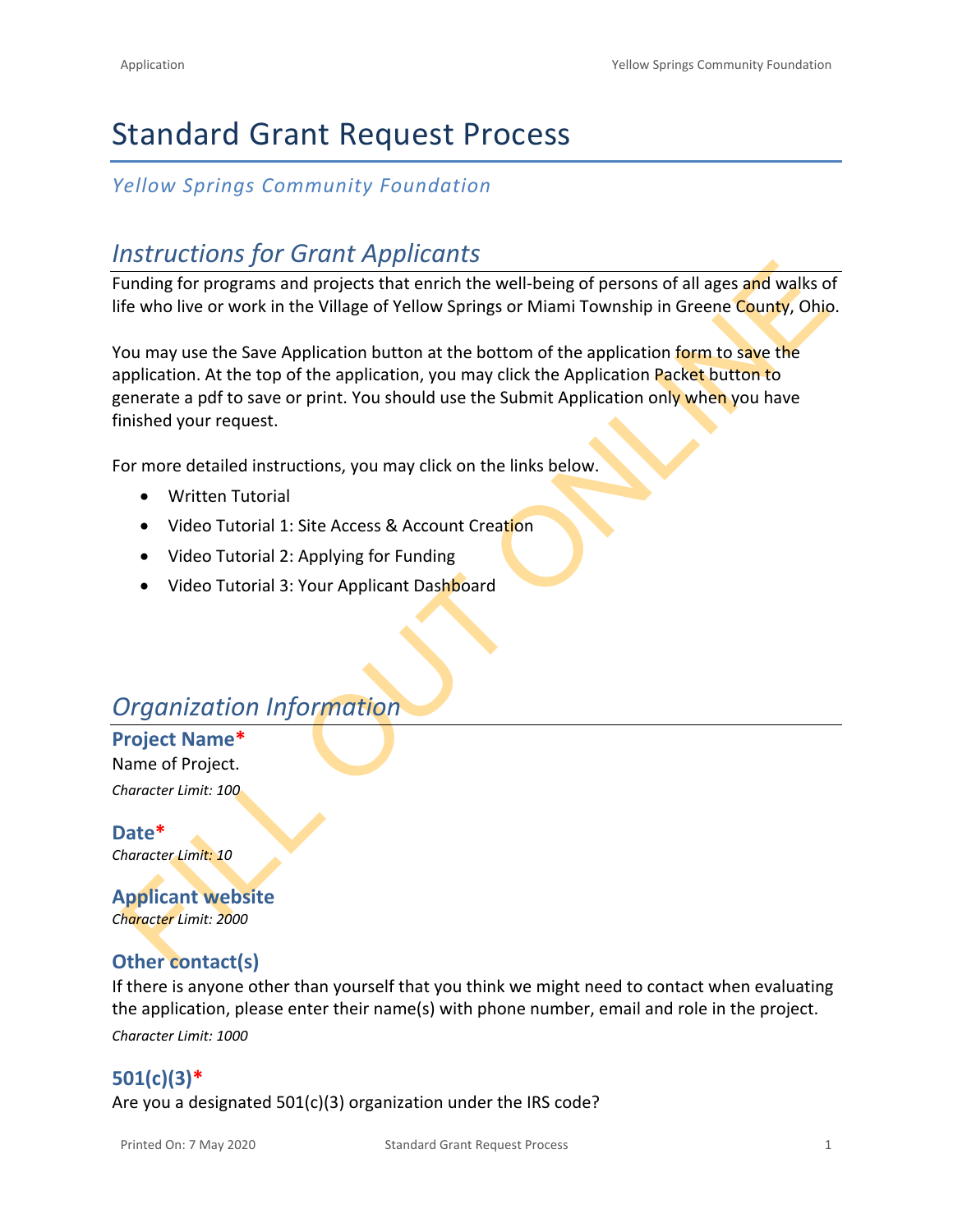#### **Choices**

Yes No

If applicant is not a  $501(c)(3)$ , a sponsoring  $501(c)(3)$  is required.

## **Sponsor Name (if required)**

*Character Limit: 50*

**Sponsor Tax Identification Number (if required)** *Character Limit: 10*

**Please upload sponsorship agreement (if required)** *File Size Limit: 5 MB*

Click on link for a sample sponsorship agreement:

Blank Sponsor's Agreement

#### **Board contact list\***

ponsor Tax Identification Number (if required)<br>
ponsor Tax Identification Number (if required)<br>
Hencer Limit: 30<br>
lie Size Limit: 5 MB<br>
lie Size Limit: 5 MB<br>
lie Size Limit: 5 MB<br>
lies are upload sponsorship agreement:<br>
li Please upload a contact list for your board of directors with names, position, phone numbers, and email addresses.

*File Size Limit: 1 MB*

#### **Non-YSCF funds**

Please list any funds held at institutions other than Yellow Springs Community Foundation. *Character Limit: 250*

#### **Authorization\***

Are you authorized by organization to request a grant?

**Choices**

Yes No

# *Project Details*

#### **Summary Description\***

Please enter a one sentence description of your project.

*Character Limit: 250*

#### **Description\***

Please provide a description of how the program or project will enrich the well-being of persons who live or work in the Village of Yellow Springs or Miami Township in Greene County, Ohio: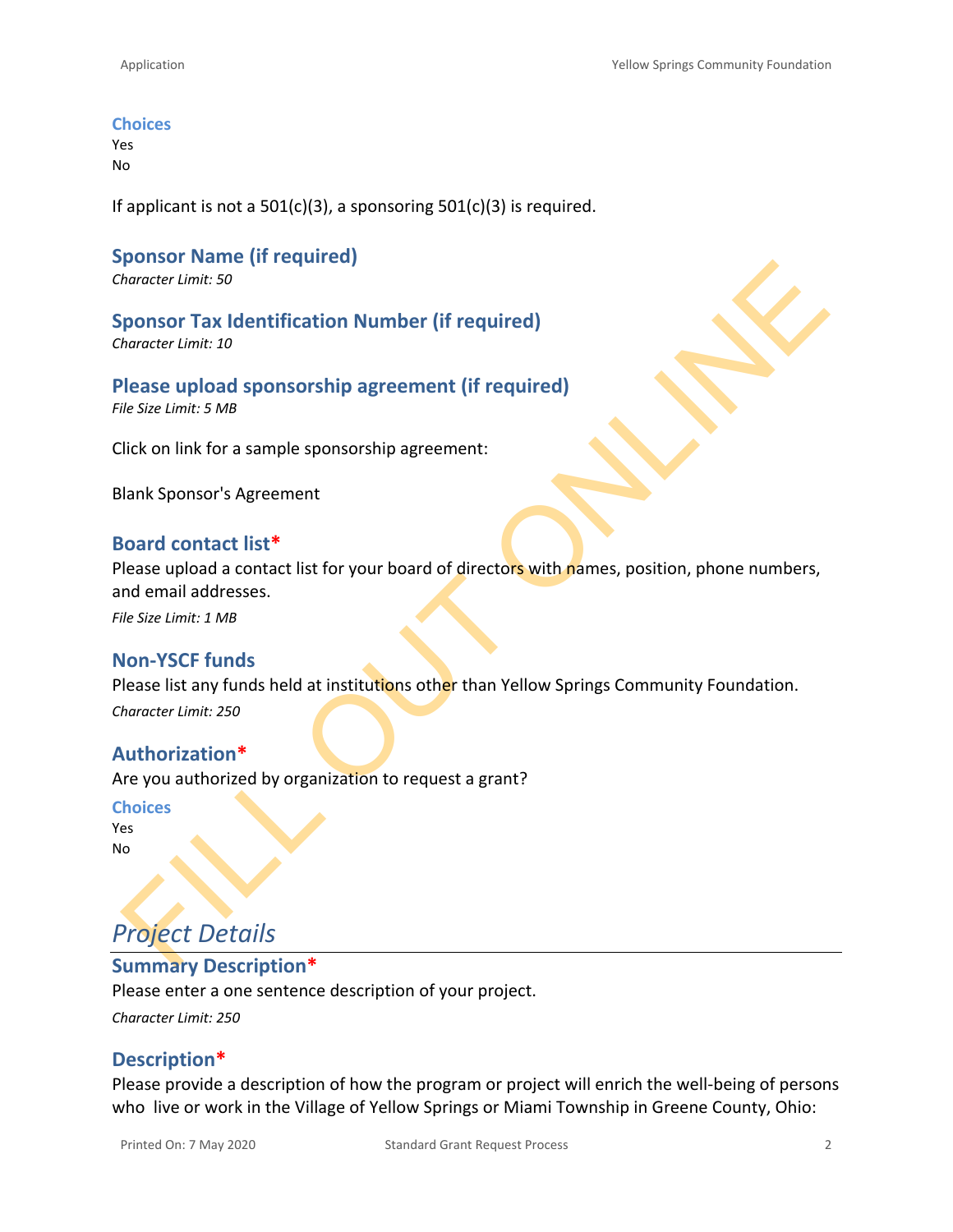#### *Character Limit: 5000*

#### **Area of Interest\***

Please select an area of interest from this list of areas of interest that are funded by YSCF

#### **Choices**

Arts Environment Education Community Seniors Town/gown collaboration Farmland preservation Affordable housing Social justice Health & wellness

#### **Project Total Cost\***

*Character Limit: 20*

## **Amount Requested from Yellow Springs Community Foundation\***

*Character Limit: 20*

#### **Amount Requested from All Funding Sources\***

*Character Limit: 20*

#### **Other sources of funding and amounts\***

Please list other sources of funding and amounts

*Character Limit: 1000*

#### **Alternate plans if grant is not approved\***

Information<br>
compleximation<br>
compleximation<br>
compleximation<br>
and discussion<br>
and principal transition<br>
conditions<br>
and principal transition<br>
Amonder Umit: 20<br>
Amonder Umit: 20<br>
Amonder Umit: 20<br>
Amonder Umit: 20<br>
How also Please explain what you plan to do if the grant request is not funded or if the grant request is not funded for the full amount requested.

*Character Limit: 3000*

## **Why now?\*** Why should the grant request be funded now? *Character Limit: 2000*

#### **Is this a collaborative grant?**

A collaborative grant is a grant request made by more than one organization. If you are applying for only your organization but will collaborate with other parties in the project, answer no.

#### **Choices**

Yes No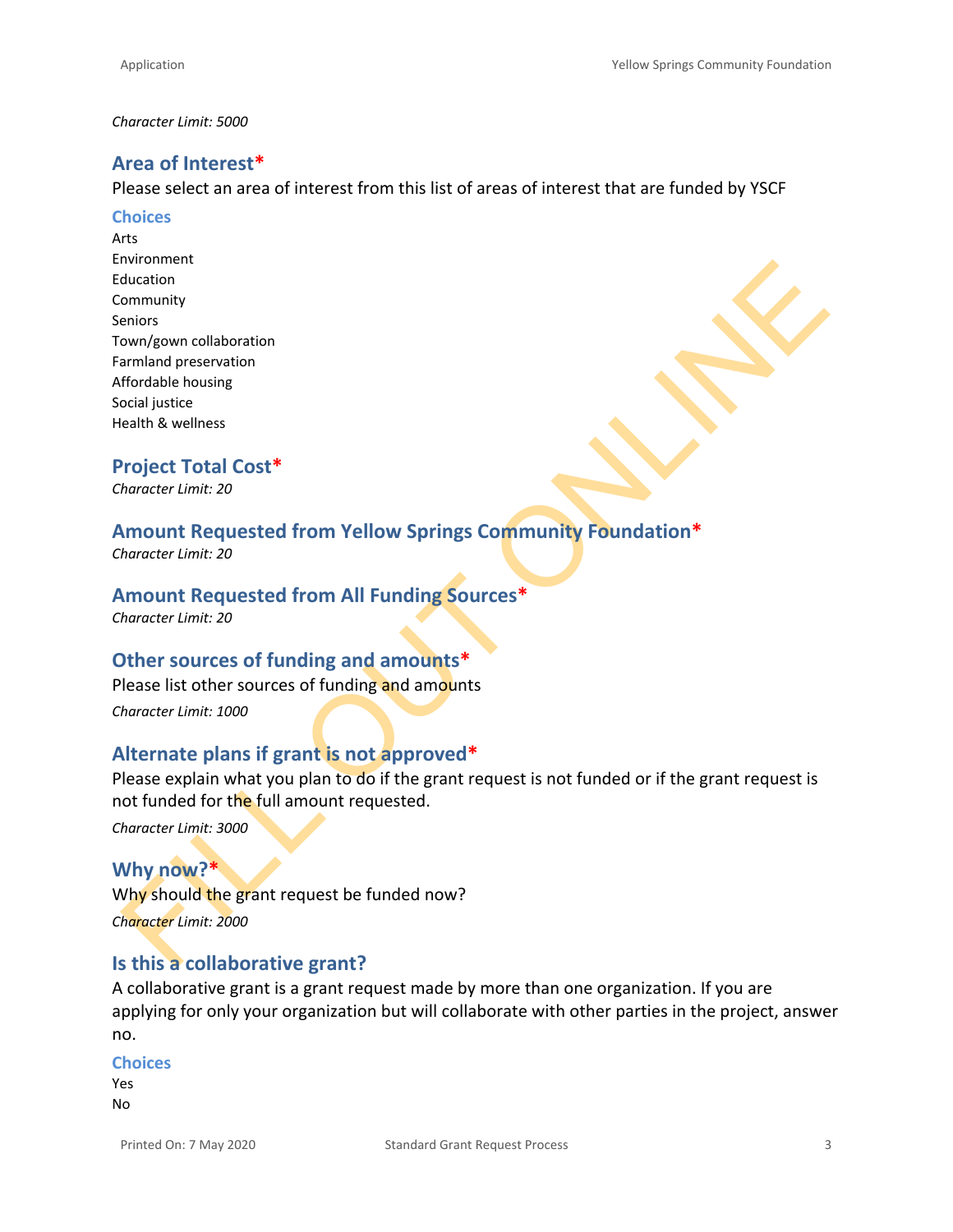### **Collaboration\***

Are you currently collaborating with other groups on this project to make a bigger impact? If you answered yes to the collaborative grant question, enter your co-applicants and contacts as such. Otherwise, please describe your plans for collaboration with other parties.

*Character Limit: 2000*

#### **Diversity Impact\***

Please describe the impact, if any, that the project will have on promoting diversity in Yellow Springs and Miami Township.

*Character Limit: 2000*

#### **Local Impact Spending\***

What percentage of the project expenses are you planning to spend with local vendors?

*Character Limit: 50*

### **If funded, to whom should the check be written\***

*Character Limit: 100*

**Anticipated start date\***

*Character Limit: 10*

#### **Anticipated completion date\***

*Character Limit: 10*

## *Attachments*

Please attach the following documents:

1. Your organization's (or your fiscal sponsor organization's) IRS 501(c)(3) letter (REQUIRED).

2. Financial information for your organization (most recent fiscal year revenues/expenses or profit and loss statement and balance sheet if available.) (REQUIRED).

Diversity Impact\*<br>
lease describe the impact, if any, that the project will have on promoting diversity in Yellow<br>
prings and Miami Township.<br>
prings and Miami Township.<br>
Princeter Umit: 2000<br>
Cocal Impact Spending\*<br>
What 3. Project Budget - details of income and expenses for your project, including any income you expect from sources beyond YSCF (REQUIRED).

If there are other documents you would like to submit with your application, you can do so by clicking the link "Other Information."

**IRS 501(c)(3) letter** *File Size Limit: 1 MB*

## **Revenue/Expenses or Profit and Loss**

*File Size Limit: 1 MB*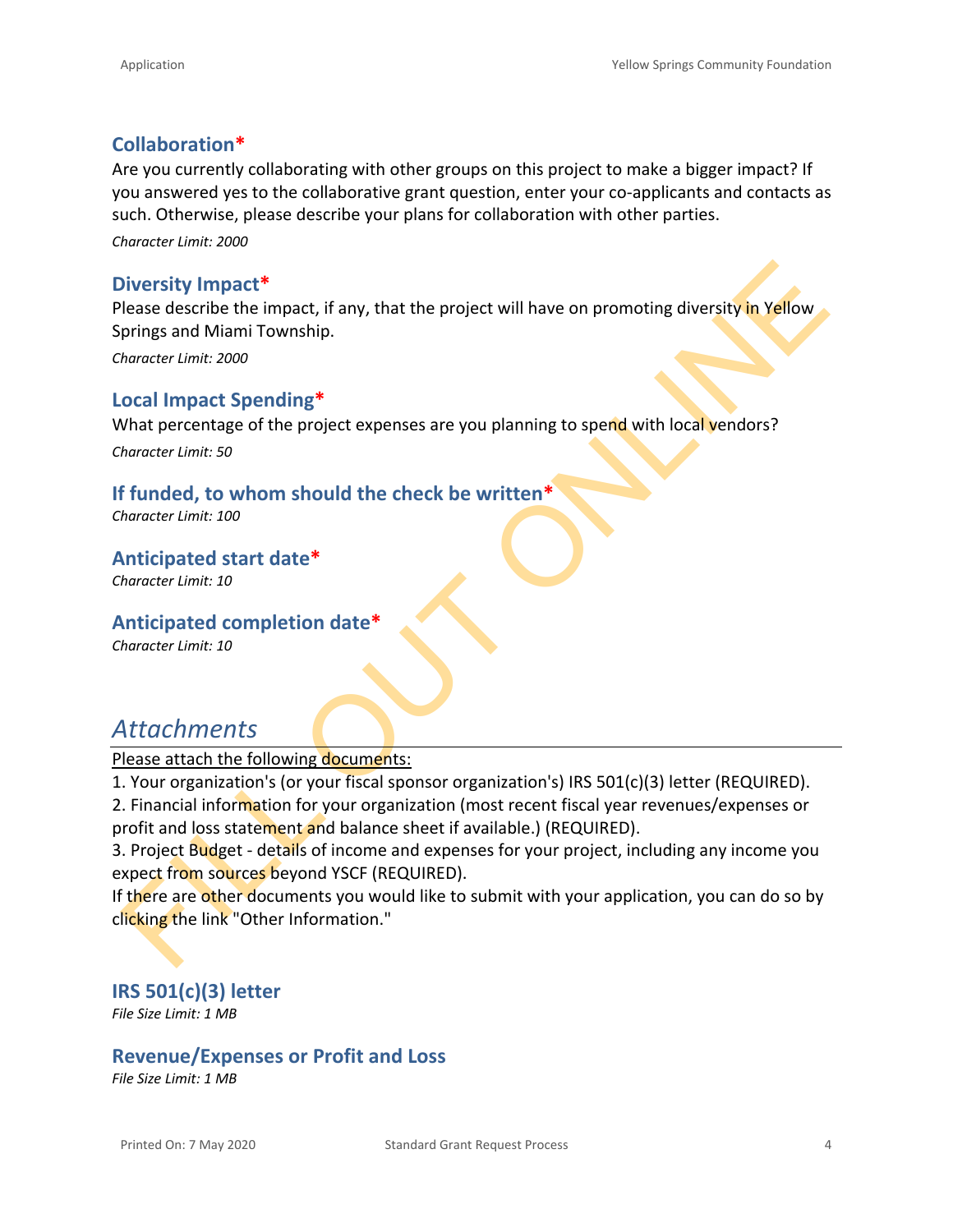**Balance Sheet if available** *File Size Limit: 1 MB*

**Additional comments on financial reports** *Character Limit: 1000*

**Project Budget** *File Size Limit: 3 MB*

FIGNER CONSIDERED TO THE STAR (SEE ISSUE TO THE STAR (SEE ISSUE ISSUE ISSUE ISSUE ISSUE ISSUE ISSUE ISSUE ISSUE ISSUE ISSUE ISSUE ISSUE ISSUE ISSUE ISSUE ISSUE ISSUE ISSUE ISSUE ISSUE ISSUE ISSUE ISSUE ISSUE ISSUE ISSUE IS **Additional comments on project budget** *Character Limit: 1000*

**Other Information 1 (optional)** *File Size Limit: 3 MB*

**Other Information 2 (optional)** *File Size Limit: 3 MB*

**Other Information 3 (optional)** *File Size Limit: 3 MB*

**Additional Comments** *Character Limit: 3000*

## *Staff Evaluation of Request Eligibility*

## **Area(s) of interest\***

Does the application address one or more of the foundation's areas of interest:

Arts Health Seniors Environment Education Social Justice Diversity

**Choices**

Yes No

#### **Service Area Requirement\***

Does the application meet the Yellow Springs and Miami Township service area requirement?

**Choices**

Yes No

#### **Has Guidestar been checked for the organization?**

#### **Choices**

Yes